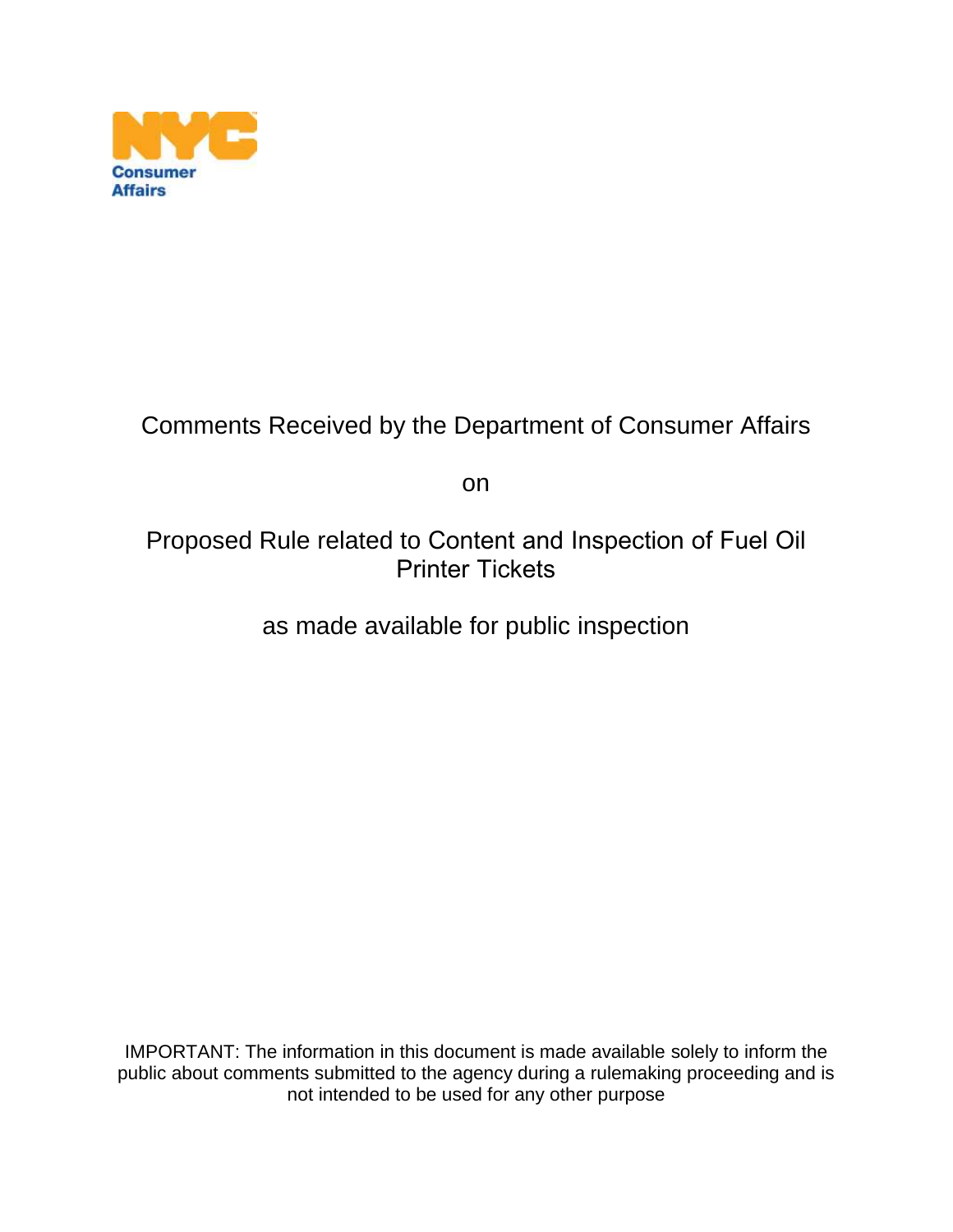# **New York Oil Heating Association, Inc.**

 **Supporters of: Empire State Energy Association National Assn for Oilheat Research & Education National Biodiesel Board National Oilheat Research Alliance Petroleum Marketers Association of America**



**Officers: Ted Kollar, President Daniel Schildwachter III, VP John McConville, Secretary-Treasurer Vincent Allegretti, Immediate Past Pres**

### **Comment: Content and Inspection of Fuel Oil Printer Tickets (DCA Proposed Rules)**

#### **Submitted by Rocco Lacertosa, CEO, New York Oil Heating Association**

#### **May 14, 2018**

The following comments are being submitted on behalf of the New York Oil Heating Association (NYOHA), a 75-year-old trade association whose members, for the most part, are made up of familyowned heating oil distributors and terminal operators located throughout the City of New York.

NYOHA has a shared goal with the DCA in "to pursue meaningful anti-fraud measures that protect consumers and to promote accountability of the fuel oil industry." We are committed to working with the DCA to ensure accountability and transparency in our industry.

NYOHA has a strong track record of working closely with the City of New York on numerous policy and operational issues, from achieving key environmental goals to enhancing consumer protections. For example, we have supported the use of cleaner burning heating oil blended with biofuels, and the Association has partnered with DCA in support of a tougher truck inspection screening ensuring that delivery trucks are transparent and honest with customers. NYOHA has also partnered with DCA to communicate DCA information to our members and to communicate industry information to DCA.

While we recognize that some changes have been made to these Proposed Rules (since a version of these rules was introduced two years ago), we believe the Proposed Rules will still have unintended consequences and do not recognize the logistical realities of heating oil delivery and the existing ticketing system.

Most heating oil companies have computerized back office systems through which deliveries are scheduled and tickets are generated. Tickets are typically pulled several days in advance in order to keep up with demand during the heating season when demand is high.

All tickets have either a computer generated ticket number or a pre-printed number. Currently a ticket includes the customer name, address and phone number.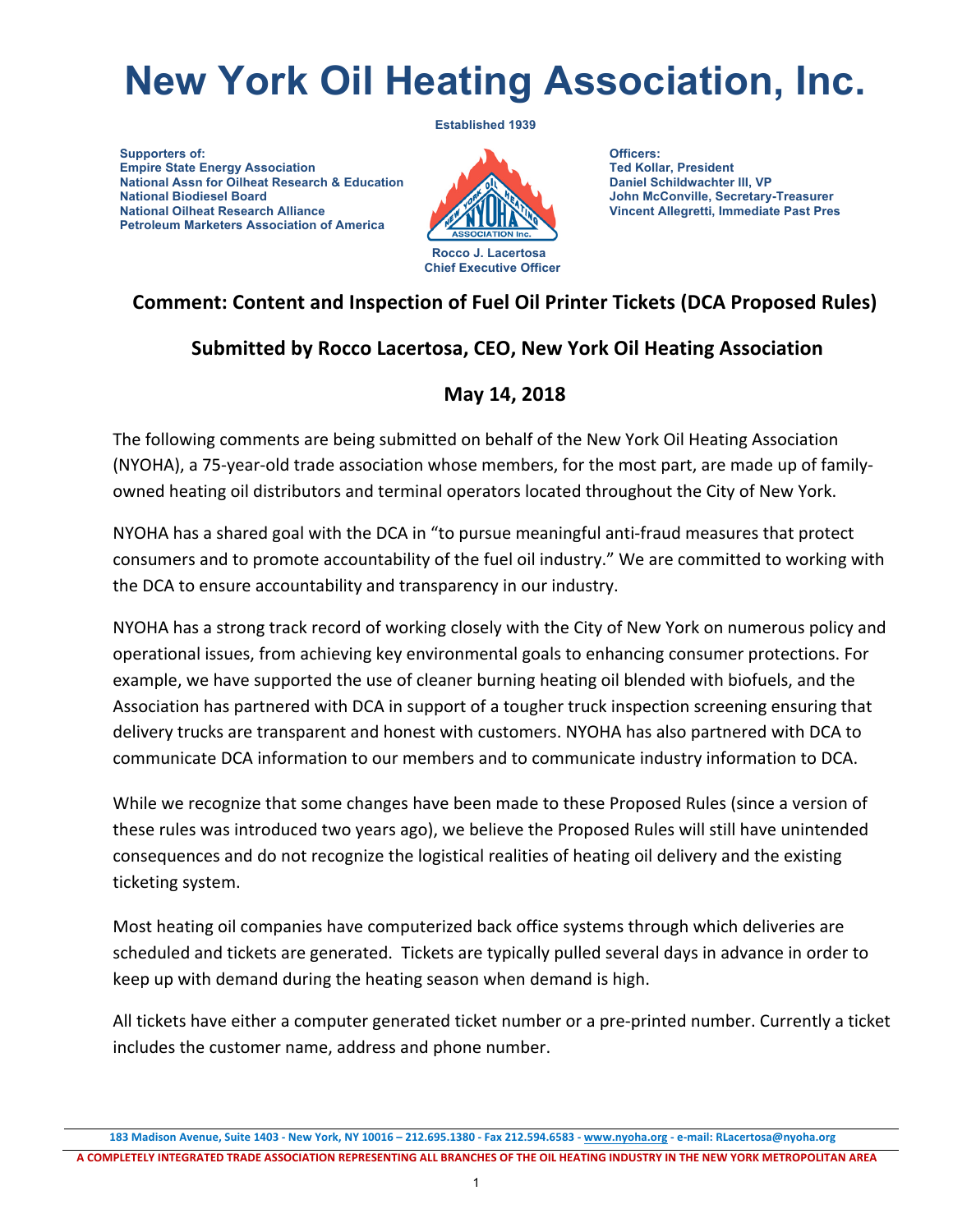# **New York Oil Heating Association, Inc.**

 **Supporters of: Empire State Energy Association National Assn for Oilheat Research & Education National Biodiesel Board National Oilheat Research Alliance Petroleum Marketers Association of America**



**Officers: Ted Kollar, President Daniel Schildwachter III, VP John McConville, Secretary-Treasurer Vincent Allegretti, Immediate Past Pres**

Additionally found on the ticket is the product type, location of the tank, previous delivery date and gallons ordered and other information pertinent to ensure a safe and efficient delivery. Tickets are then sorted by zones and assigned to a driver the morning of the delivery.

In order to provide the last six digits of a printed VIN number on the ticket, a company would need to know which driver and which truck were going to which location well in advance, which is currently not the industry practice. The proposed rule would require all companies involved to create new operating procedures, overhaul fleet management and significantly revamp computer systems.

The DCA rule includes a statement from the Mayor's Office of Operation stating that the proposed rule "minimizes compliance costs for the discrete regulated community;" however, we feel that the financial and logistical burden imposed by requiring companies to upend their operating procedures would be significant.

Managing the process of assigning drivers to vehicles days in advance and aligning those vehicles to the pre-printed tickets well in advance is an unwieldy and cumbersome practice. This process will particularly impact smaller companies who may not have the technology or administrative capacity to institute significant operational of changes.

It is further complicated by the fact that some companies use internal fleets, while others use external fleets. 

If the issue is ensuring transparency and accountability, the current ticketing system provides ample information for a client to make a complaint or to track a delivery. For example, upon making a delivery, the driver writes in his name, truck number, date of delivery, gallons delivered, price per gallon and any other information the company may require on the ticket. A copy of the ticket is left with the customer. When deliveries are completed, the drivers return all tickets, manifests and loading tickets or bills of landing to the office for processing.

There are additional variables that could complicate a printed VIN number on the ticket. For example, a truck could break down and that driver's tickets would have to be transferred to another vehicle. Ticket info would not be aligned at that point.

<sup>183</sup> Madison Avenue, Suite 1403 - New York, NY 10016 - 212.695.1380 - Fax 212.594.6583 - www.nyoha.org - e-mail: RLacertosa@nyoha.org A COMPLETELY INTEGRATED TRADE ASSOCIATION REPRESENTING ALL BRANCHES OF THE OIL HEATING INDUSTRY IN THE NEW YORK METROPOLITAN AREA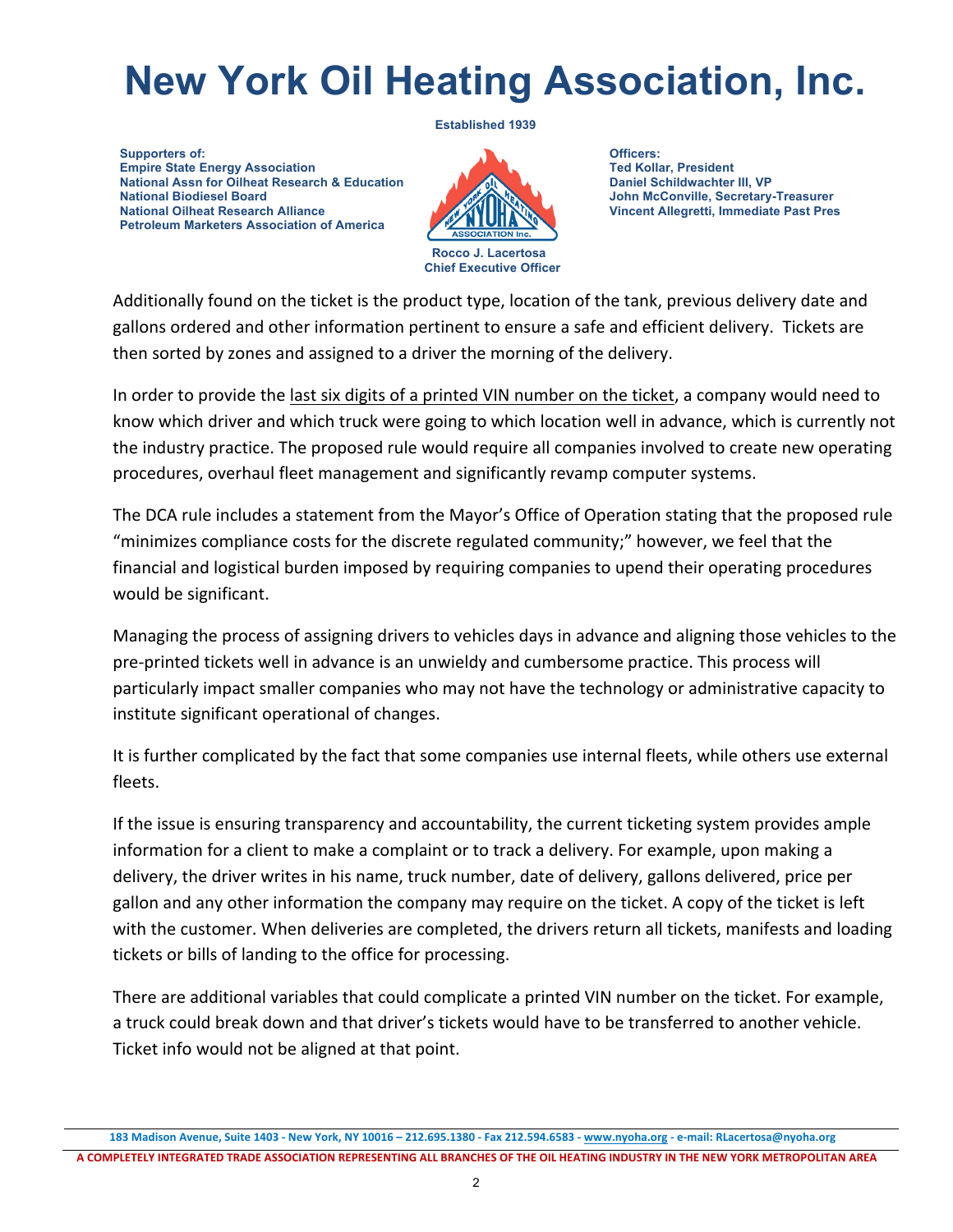# **New York Oil Heating Association, Inc.**

 **Supporters of: Empire State Energy Association National Assn for Oilheat Research & Education National Biodiesel Board National Oilheat Research Alliance Petroleum Marketers Association of America**



**Officers: Ted Kollar, President Daniel Schildwachter III, VP John McConville, Secretary-Treasurer Vincent Allegretti, Immediate Past Pres**

NYOHA welcomes the opportunity for a conversation with the Department of Consumer Affairs to further explain the delivery and ticketing process and discuss pragmatic and feasible ways that we can work together to ensure transparency in the industry.

Thank you.